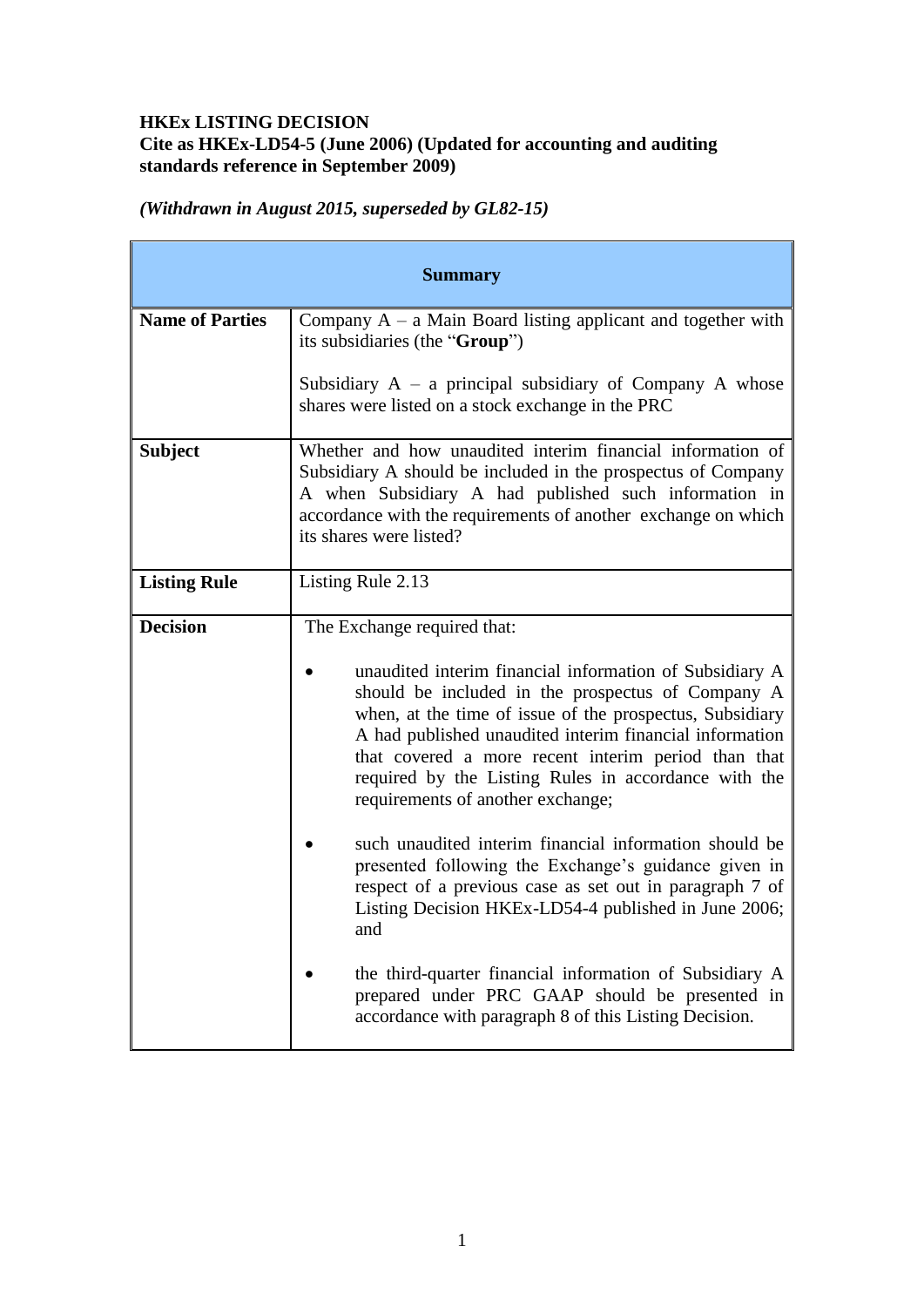#### **SUMMARY OF FACTS**

- 1. The A-shares of Subsidiary A were listed on a stock exchange in the People's Republic of China (the "**PRC**"). Pursuant to the relevant regulation issued by the China Securities Regulatory Commission of the PRC, Subsidiary A was required to publish quarterly reports containing unaudited financial statements prepared in accordance with PRC GAAP within 30 days after the end of each financial quarter. Accordingly, in mid October 2004 Subsidiary A's published its latest unaudited third quarter financial information for the three months ended 30 September 2004 with comparative information for the three months ended 30 September 2003 prepared under PRC GAAP (the "**Q3 PRC Quarterly Financials**").
- 2. The accountants' report in the prospectus of Company A was only required by the Listing Rules to cover a period for the three years ended 31 December 2003 and the six months ended 30 June 2004. However, the unaudited 2004 third quarter financial information published by Subsidiary A would provide more updated financial position of the Group subsequent to the track record period and before the proposed date of the prospectus.

### **THE ISSUE FOR CONSIDERATION**

3. Whether and how unaudited interim financial information of Subsidiary A should be included in the prospectus of Company A when Subsidiary A had published such information in accordance with the requirements of another exchange on which its shares were listed?

### **APPLICABLE LISTING RULE OR PRINCIPLE**

- 4. Listing Rule 2.13 states that, amongst other things, a listing document must be prepared having regard to the following general principles:
	- (1) the information contained in the document must be clearly presented and in the plain language format specified or recommended by the Exchange and/ or the Commission from time to time; and
	- (2) the information contained in the document must be accurate and complete in all material respects and not be misleading or deceptive. In complying with this requirement, the issuer must not, among other things:-
		- (a) omit material facts of an unfavourable nature or fail to accord them with appropriate significance;
		- (b) present favourable possibilities as certain or as more probable than is likely to be the case;
		- (c) present projections without sufficient qualification or explanation; or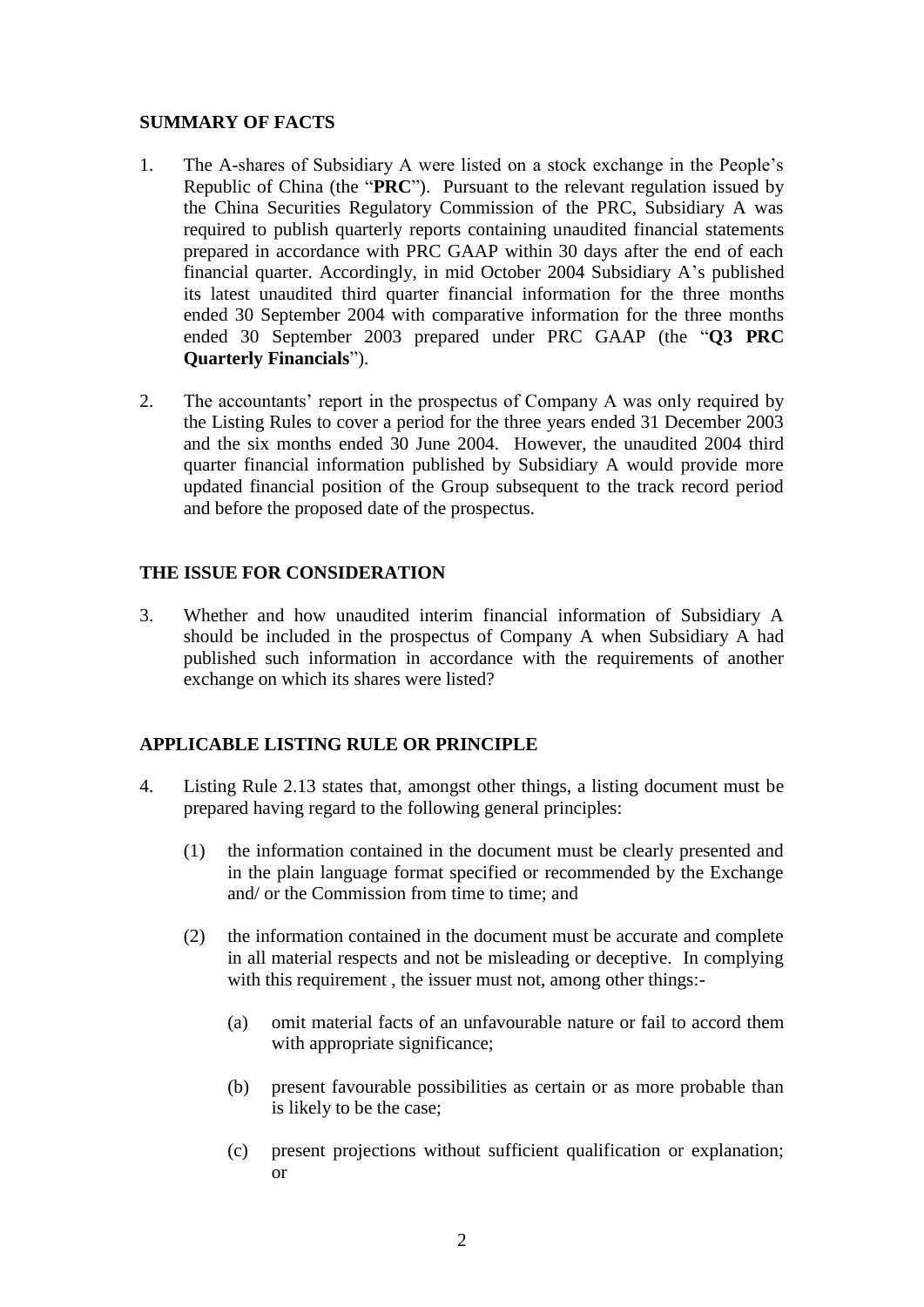- (d) present risk factors in a misleading way.
- 5. Reference is made to Listing Decision HKEx-LD54-4 published in June 2006 regarding the Exchange's guidance on presentation of unaudited interim financial information in an issuer's prospectus when the issuer had in accordance with the requirements of another exchange published unaudited interim financial information that covered a more recent interim period than that required by the Listing Rules. In particular, paragraph 7 of HKEx-LD54-4 states that:
	- 7. Listing Rules for Main Board and GEM (collectively the "**Listing Rules**") require all material information to be included in an IPO prospectus. However, disclosure practices of new listing applicants that are already listed in another jurisdiction at the time of their listing in Hong Kong are not well established as there are few precedents. In order to standardize the disclosure requirements relating to financial information in Hong Kong IPO prospectuses with respect to new listing applicants that are listed in the PRC or another jurisdiction at the time of their listing in Hong Kong, the Exchange resolved that:
		- a. Listing Rule 8.06 and GEM Listing Rule 11.11 should continue to be strictly enforced. Therefore the latest audited financial period reported on by the reporting accountants in all cases must have ended not more than six months before the date of the listing document.
		- b. In the case of a new listing applicant on either the Main Board or GEM listed in the PRC or another jurisdiction at the time of their Hong Kong listing:
			- (i) unaudited interim financial information must be included in a Hong Kong IPO Prospectus on a case specific basis for an individual company when, as of the date of the Prospectus, the company has published interim financial information that covers an interim period more recent than required by the Listing Rules, in accordance with the requirements of an exchange in another jurisdiction on which securities issued or guaranteed by the Company are listed;
			- (ii) the requirement to provide more current published financial information applies to any publication of financial information that includes, at minimum, revenue and income information, even if that information is not published as part of a complete set of financial statements;
			- (iii) each of the financial statements may be in condensed form as long as it contains the major line items from the latest audited financial statements and includes the major components of assets, liabilities, and equity (in the case of the balance sheet);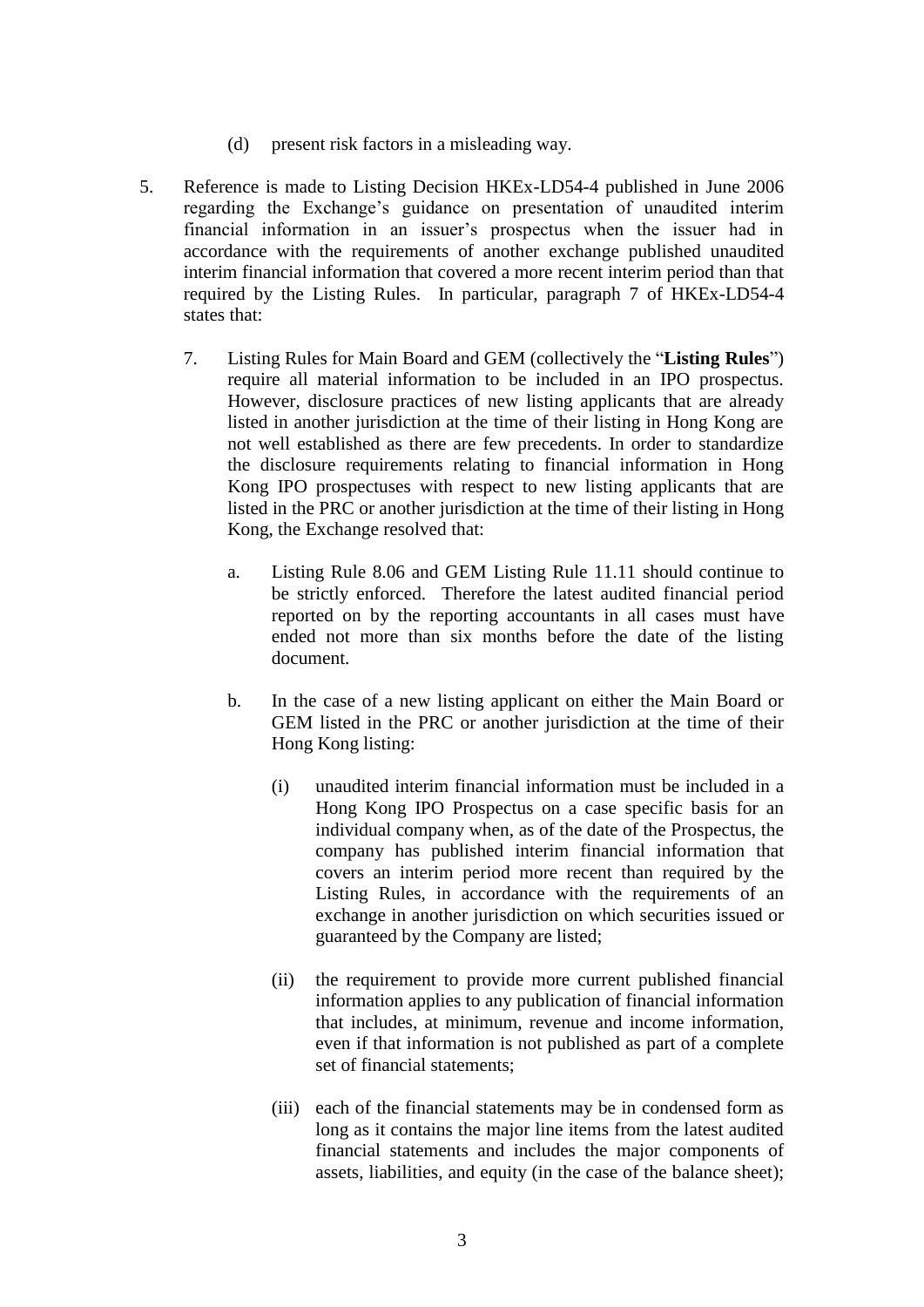income and expenses (in the case of the income statement); and the major subtotals of cash flows (in the case of the cash flow statement):

- (iv) the interim financial information must include comparative statements for the same period of the prior financial year, except that the requirement for comparative balance sheet information may be satisfied by presenting the year end balance sheet;
- (v) the interim financial information must include selected note disclosure that will provide an explanation of events and changes that are significant to an understanding of the changes in financial position and performance of the enterprise since the reporting date of the last audited financial information;
- (vi) the interim financial information included in the prospectus must be either: (1) reviewed by an independent auditor in accordance with the standards established by the Hong Kong Institute of Certified Public Accountants (the Statement of Auditing Standards 700 "Engagements to Review Interim Financial Reports<sup>"1</sup>) or the International Auditing and Assurance Standards Board (International Standards on Review Engagements 2400 "Engagements to Review Financial Statements"), and a copy of the auditor's interim review report must be provided in the prospectus; or (2) presented in a separate part of the accountants' report in a manner conforming with applicable PRC accounting rules and regulations; and in any of the above cases there must also include a statement of the financial effect of material differences from either Hong Kong Financial Reporting Standards or International Financial Reporting Standards ("**IFRS**"), as contemplated by the Note to Main Board Listing Rule 19A.10 and GEM Rules 7.14 and 7.15; and
- (vii) whenever such current interim financial information is provided, the prospectus must:
	- describe any ways in which the accounting principles, practices and methods used in preparing that interim financial information vary materially from the principles, practices, and methods accepted in Hong Kong or under IFRS as the case may be; and
	- quantify any material variations, unless they are already quantified because they occur in other financial statements included in the prospectus.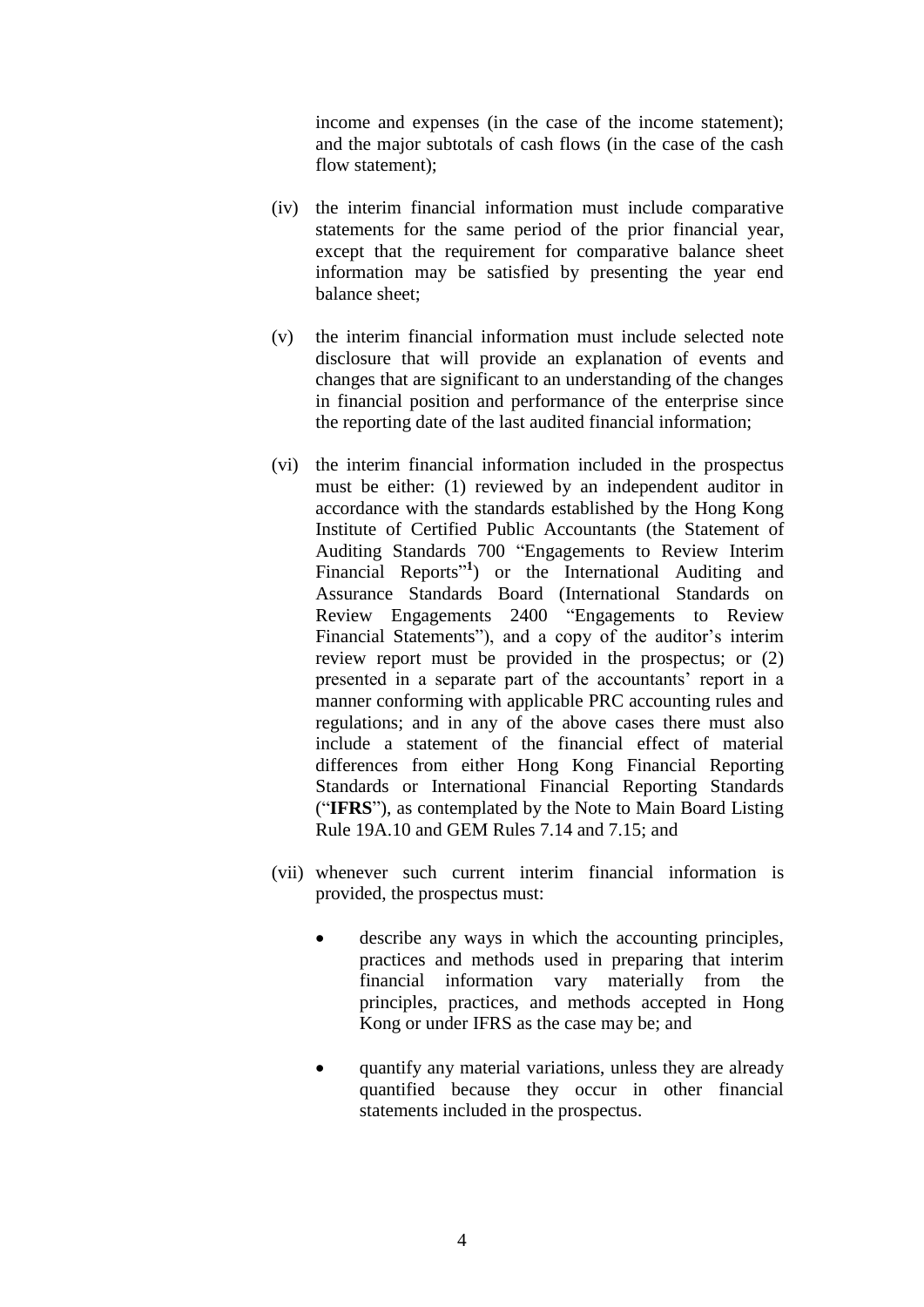## **THE ANALYSIS**

6. In light of the requirements of Listing Rule 2.13 and the Exchange's guidance given in relation to a previous case, namely Listing Decision HKEx-LD54-4 published in June 2006 the Exchange was of the view that such guidance should be extended to the present case where Subsidiary A was required by the regulation of another jurisdiction to publish the Q3 PRC Quarterly Financials.

# **THE DECISION**

- 7. The Exchange required that:
	- unaudited interim financial information of Subsidiary A should be included in the prospectus of Company A when, at the time of issue of the prospectus, Subsidiary A had published unaudited interim financial information that covered a more recent interim period than that required by the Listing Rules in accordance with the requirements of another exchange; and
	- such unaudited interim financial information should be presented following the Exchange's guidance given in respect of a previous case as set out in paragraph 7 of Listing Decision HKEx-LD54-4 published in June 2006.
- 8. Company A satisfied the Exchange's requirement by presenting the following information in the prospectus:
	- a. a set of the Q3 PRC Quarterly Financials prepared by the directors of Subsidiary A;
	- b. a reconciliation statement ("**Reconciliation Statement**") prepared by the directors of Company A to reconcile the amounts of net profit and shareholders' equity indicated in the Q3 PRC Quarterly Financials to that prepared under Hong Kong GAAP**<sup>2</sup>** ;
	- c. a statement prepared by the directors of Company A discussing the major adjustments and restatements made to the Q3 PRC Quarterly Financials and a footnote disclosure of the major reconciling items in the Reconciliation Statement; and
	- d. a review report prepared by the reporting accountants on the Q3 PRC Quarterly Financials and the Reconciliation Statement according to SAS 700.

#### *Notes:*

*1. Now known as Hong Kong Standards on Review Engagements 2410 "Review of Interim Financial Information Performed by the Independent Auditor of the Entity". (Added in September 2009)*